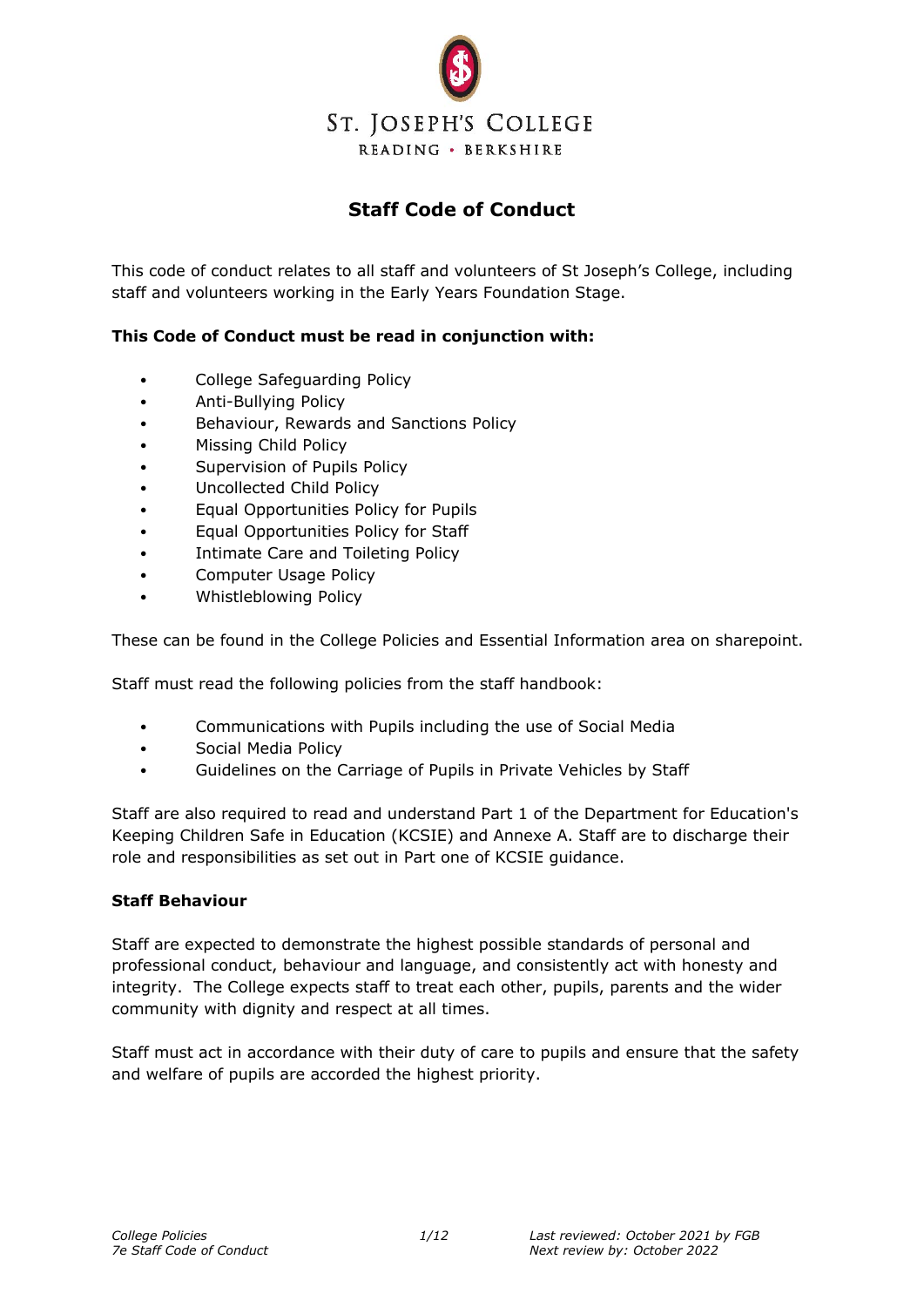

Staff must show fairness in their treatment of pupils and avoid behaviours such as embarrassing or humiliating pupils, making jokes at the expense of pupils, discriminating against or favouring pupils, and sarcasm.

Staff must have regard for the ethos and values of the College and must not do or say anything which may bring the school or governing body into disrepute. Care must be taken by staff to avoid any conflict of interest between activities undertaken outside College and responsibilities within school. Staff must act in accordance with the College policies and procedures at all times.

Staff need to ensure that their behaviour does not inadvertently lay them open to allegations of abuse. Staff are reminded that it is an offence for a person aged 18 or over, such as a teacher, to have a sexual relationship with a child under 18 where that person is in a position of trust in respect of that child, even if, in the case of those over 16, the relationship is consensual.

In general, pupils should be encouraged to discuss with their parents or guardians issues that are troubling them. It may be appropriate to suggest that a pupil sees the school chaplain or counsellor.

Staff need to treat all pupils with respect and try, as far as possible, not to be alone with a child or young person. Where this is not possible, for example, in an instrumental music lesson, or sports coaching lesson, it is good practice to ensure that others are within earshot. Where possible, a gap or barrier must be maintained between teacher and child at all times.

There are occasions when it is entirely appropriate and proper for staff to have physical contact with pupils, but it is crucial that they only do so in ways appropriate to their professional role. Staff must, therefore, use their professional judgement at all times. Staff must not have unnecessary physical contact with pupils and must be alert to the fact that minor forms of friendly physical contact can be misconstrued by pupils or onlookers.

A member of staff can never take the place of a parent in providing physical comfort and must be cautious of any demonstration of affection.

Any physical contact must be the minimum required for care, instruction or restraint. Physical contact must never be secretive, or of the gratification of the adult, or represent a misuse of authority. If a member of staff believes that an action could be misinterpreted, the incident and circumstances must be recorded as soon as possible, the DSL informed and, if appropriate, a copy placed on the pupil's file.

Any physical restraint is only permissible when a child is in imminent danger of inflicting an injury on himself/herself or on another, and then only as a last resort when all efforts to diffuse the situation have failed. Another member of staff must, if possible, be present to act as a witness. All incidents of the use of physical restraint must be recorded in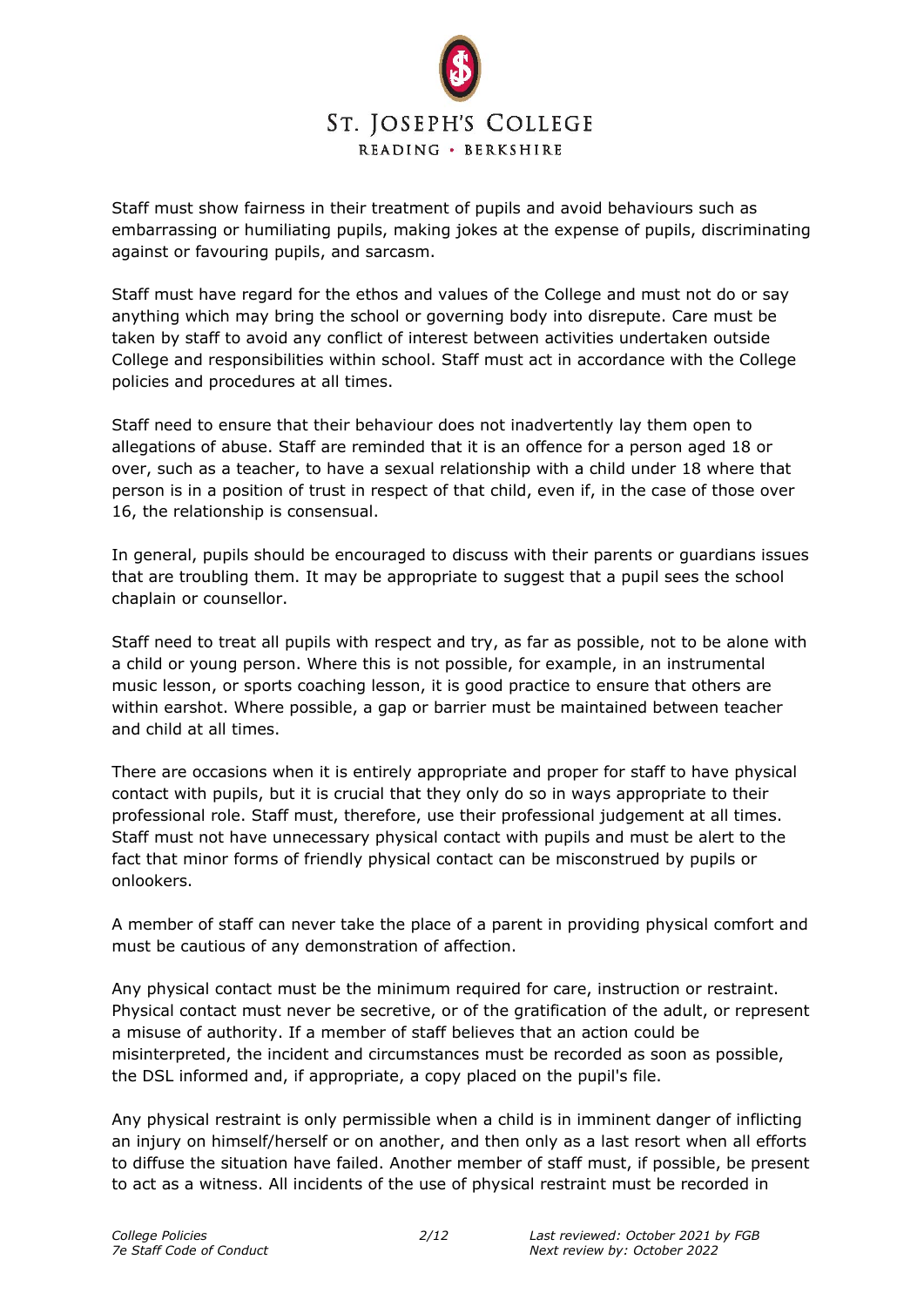

writing and reported immediately to the DSL/Head who will decide what to do next. Where this relates to the EYFS setting, parents will be informed of any physical restraint used on their child the same day or as soon as reasonably practicable.

Where exercises or procedures need to be demonstrated, extreme caution must be used if the demonstration involves contact with pupils and, wherever possible, contact must be avoided. It is acknowledged that some staff, for example, those who teach PE and games, or who offer music tuition, will, on occasions, have to initiate physical contact with pupils in order to support a pupil so they can perform a task safely, to demonstrate the use of a particular piece of equipment/instrument or assist them with an exercise. This must be done with the pupil's agreement.

Contact under these circumstances must be for the minimum time necessary to complete the activity and take place in an open environment. Staff must remain sensitive to any discomfort expressed verbally or non-verbally by the child.

Further information is provided in the College Safeguarding Policy and in Appendix 1 which all staff must read.

#### **Showers and changing**

Pupils are entitled to respect and privacy whilst they are changing or showering after PE/games or swimming. However, there needs to be an appropriate level of supervision in order to safeguard young people, meet health and safety requirements and to ensure that bullying does not take place. The supervision must be appropriate to the needs and age of the pupils and sensitive to the potential for embarrassment.

Staff must be vigilant about their own behaviour and announce their intention of entering a changing room. Staff must not change or shower in the same place as pupils.

### **One to One Situations**

Staff working individually with pupils must be aware of the potential vulnerability of pupils and staff in such situations. Staff must manage these situations with regard to the safety of the pupil and to themselves.

Individual work with pupils must not be undertaken in isolated areas or rooms where there is no external viewing panel. Where it is necessary to close doors for reasons of confidentiality a colleague must be made aware of this and asked to remain vigilant.

#### **Meeting pupils outside school including home visits**

Pre-arranged meetings with pupils away from the school premises are not permitted unless approval is obtained from their parents/carers and the Head, the Bursar or one of the Deputy Heads.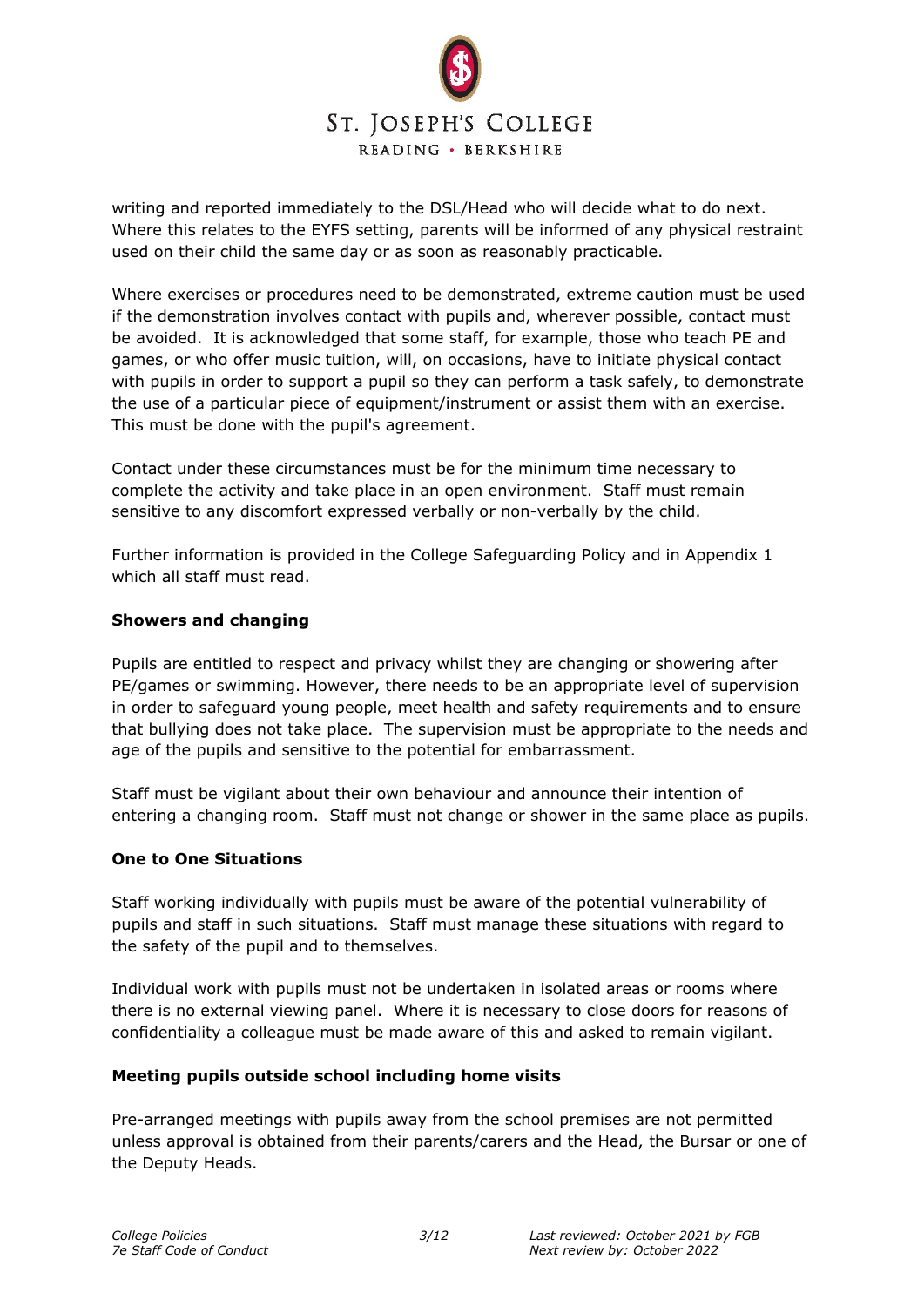

There may be occasions when it is necessary to make one-off or regular home visits in response to urgent or specific situations. Under no circumstances must a member of staff visit a pupil in their home outside agreed work arrangements or invite a pupil to their own home or that of a family member, colleague or friend unless approval is obtained from their parents/carers and the Head, the Bursar or one of the Deputy Heads and a clear justification for such an arrangement must be agreed.

### **Infatuations**

It is not unusual for pupils or, sometimes, their parents to develop infatuations towards members of staff. All such situations must be responded to sensitively to maintain the dignity of those concerned. Staff must also be aware that such circumstances carry a high risk of words or actions being misinterpreted and for allegations to be made against staff. Any indications of an infatuation towards yourself or another member of staff must be reported to your line manager.

### **Gifts/Hospitality**

Staff need to take care that they do not accept any gift/offer of hospitality that might be construed as a bribe by others, or lead the giver to expect preferential treatment. However, there may be occasions where pupils or parents wish to give a small token of appreciation to staff, for example at religious festivities or at the end of the year.

It is unacceptable to receive gifts on a regular basis or to suggest to pupils that gifts are appropriate or desired. If you are unsure whether to accept a gift you must consult the Head, the Bursar or one of the Deputy Heads. Further information and guidance is provided in the Anti-Corruption and Bribery Policy in the Staff Handbook.

Any reward to pupils must be in accordance with the College Behaviour, Rewards and Sanctions Policy, and not be based on favouritism. Care must be exercised in giving any gifts and in circumstances where this is appropriate they must be given openly. However, staff and volunteers need to be aware that the giving of gifts can be misinterpreted by others as a gesture either to bribe or groom a young person. It is therefore recommended that when gifts are given in specific circumstances, they must be given on behalf of the whole school.

Staff must exercise care when selecting pupils for specific activities or privileges to avoid perceptions of favouritism or unfairness. Methods and criteria for selection must always be transparent and subject to scrutiny.

# **Confidentiality**

Members of staff may have access to confidential information about pupils, their parents/guardians or their siblings. Staff must not reveal such information except to those colleagues who have a professional role in relation to the pupil on a need to know basis.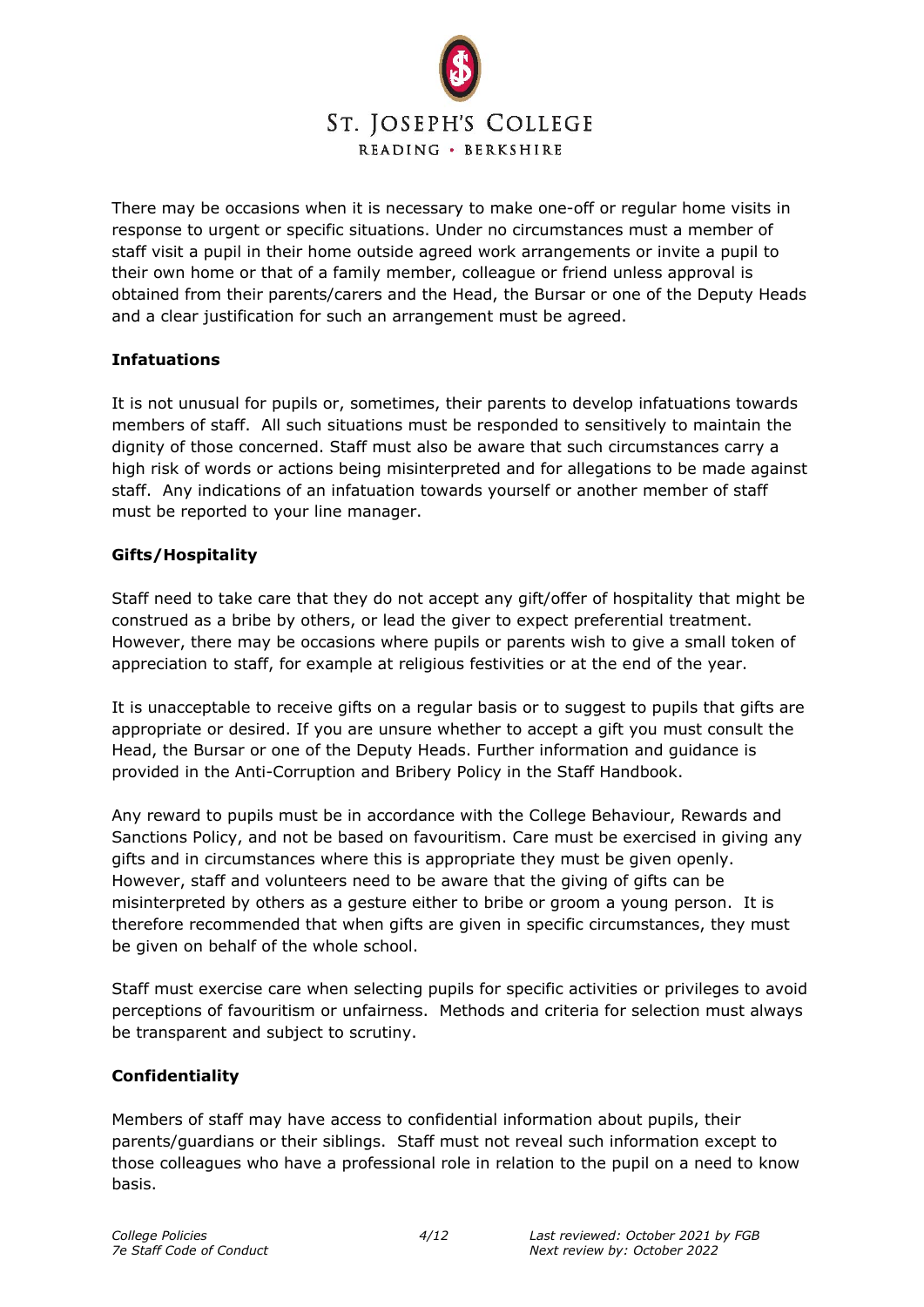

Staff must never use confidential or personal information about a pupil or her/his family for their own, or others' advantage (including that of partners, friends, relatives or other organisations). Information must never be used to intimidate, humiliate, or embarrass the pupil.

Staff may at some point witness actions which need to be confidential. This needs to be reported and dealt with in accordance with the appropriate College procedure. It must not be discussed outside the College, nor with colleagues in the College except with a senior member of staff with the appropriate authority to deal with the matter.

Staff have a statutory obligation to share with the College Designated Safeguarding Lead or Deputy Designated Safeguarding Lead any information which gives rise to concern about the welfare or safety of a pupil or that might suggest a pupil is in need or at risk of significant harm. Staff must pass on information without delay in accordance with the College Safeguarding Policy and procedures and this must be recorded. Staff must never promise a pupil that they will not act on or pass on any information that they are told by the pupil.

They must guarantee only that they will pass on information to the minimum number of people who must be told in order to ensure that the proper action is taken to sort out the problem and that they will not tell anyone who does not have a clear need to know. They will also take whatever steps they can to protect the informing pupil or adult from any retaliation or unnecessary stress that might be feared after a disclosure has been made.

### **Use of mobile phones, devices and cameras**

Mobile phones provide many benefits to school life, notably in improving health and safety through better communication with staff in more remote parts of the school grounds and off-site visits.

However, mobile phones, particularly those capable of taking pictures, also present a challenge to the school community to ensure that pupils are safeguarded in relation to the potential for improper use and also that their education is not impeded by the use of mobile phones at inappropriate times.

EYFS staff phones are kept secure in their areas and mobile phones may not be on view or in use when EYFS pupils are present. Neither staff, children, volunteers nor visitors may use their own mobile phones to take photographs within our EYFS setting and up to Reception year in the Prep School.

On arrival at school, staff should switch their phones onto silent for the course of the school day. Whilst staff are permitted to use their phones during the school day, they must ensure this use does not prevent them from carrying out their professional duties.

Any mobile phones being used as contact phones for trips and visits, must be registered on the trip paperwork and risk assessments.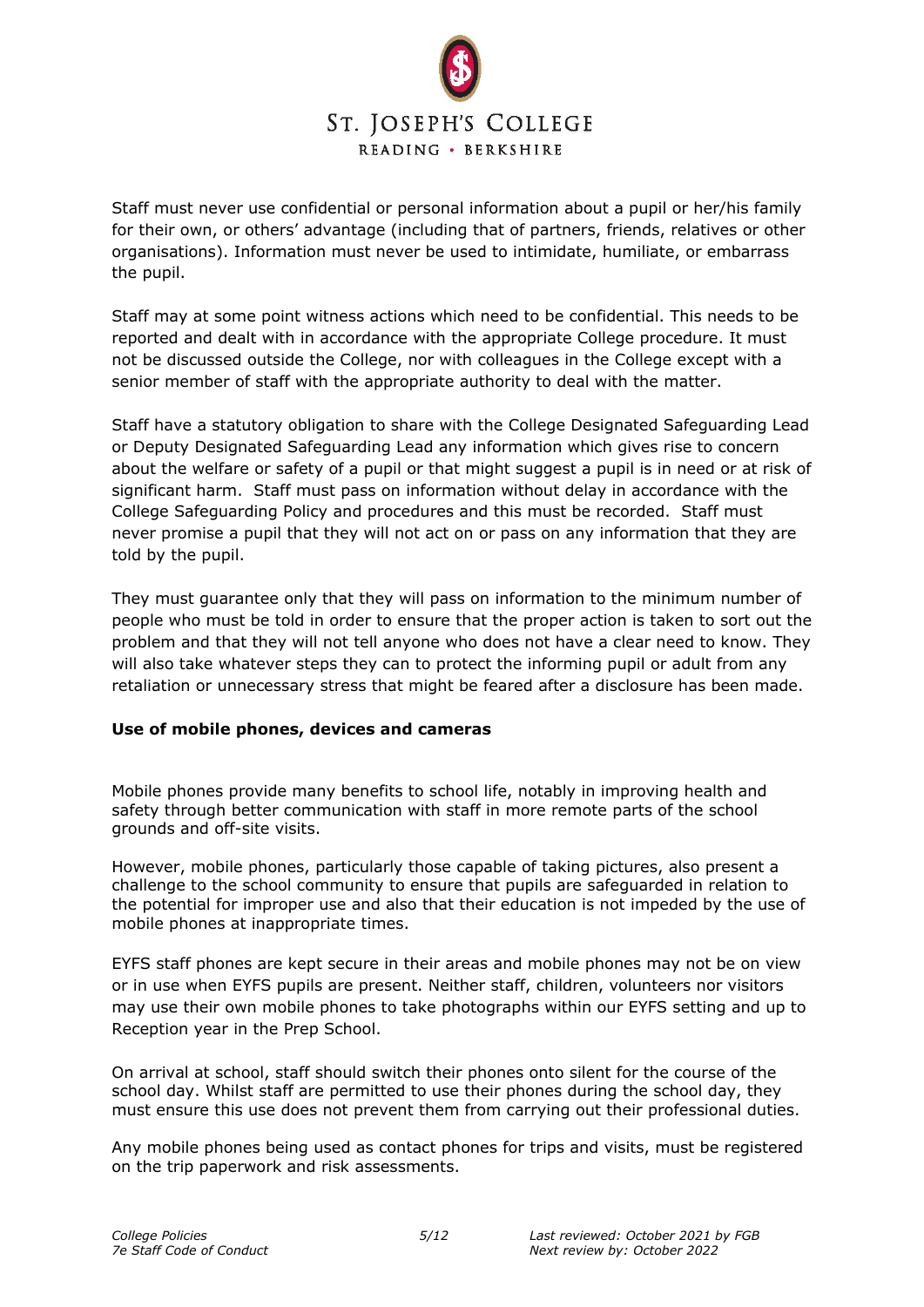

Staff use of mobile devices must be in accordance with this policy, the Taking Storing and Using images of children policy, and the Safeguarding policy.

Photographs will only be taken of children with their parents' permission. Photographs will only be taken by staff member/s. Where photographs are taken by staff to give evidence of children's progress, photos can only be taken on College cameras. They must then be downloaded onto College computers, where they will be monitored. Photos cannot be used or passed on outside the College.

#### **Access to the College internet connection**

The College provides a wireless network that staff and visitors to the school may use to connect their mobile devices to the internet. Access to the wireless network is at the discretion of the College, and the College may withdraw access from anyone it considers is using the network inappropriately.

The College cannot guarantee that the wireless network is secure, and staff and visitors use it at their own risk. In particular, staff and visitors are advised not to use the wireless network for online banking or shopping.

The College is not to be held responsible for the content of any apps, updates, or other software that may be downloaded onto the user's own device whilst using the school's wireless network. This activity is taken at the owner's own risk and is discouraged by the school. The school will have no liability whatsoever for any loss of data or damage to the owner's device resulting from use of the school's wireless network.

### **Access to College IT services**

School staff are permitted to connect to or access the following school IT services from their mobile devices:

- Office 365 suite
- VMWare Horizon (remote desktop)

Staff may use the systems listed above to view College information via their mobile devices, including information about pupils. Staff must not store the information on their devices, or on cloud servers linked to their mobile devices. In some cases it may be necessary for staff to download school information to their mobile devices in order to view it (for example, to view an email attachment). Staff must delete this information from their devices as soon as they have finished viewing it.

Staff must only use the IT services listed above and any information accessed through them for work purposes. College information accessed through these services is confidential, in particular information about pupils. Staff must take all reasonable measures to prevent unauthorised access to it. Any unauthorised access to or distribution of confidential information must be reported to the school's IT team, the Head, the Bursar or one of the Deputy Heads as soon as possible.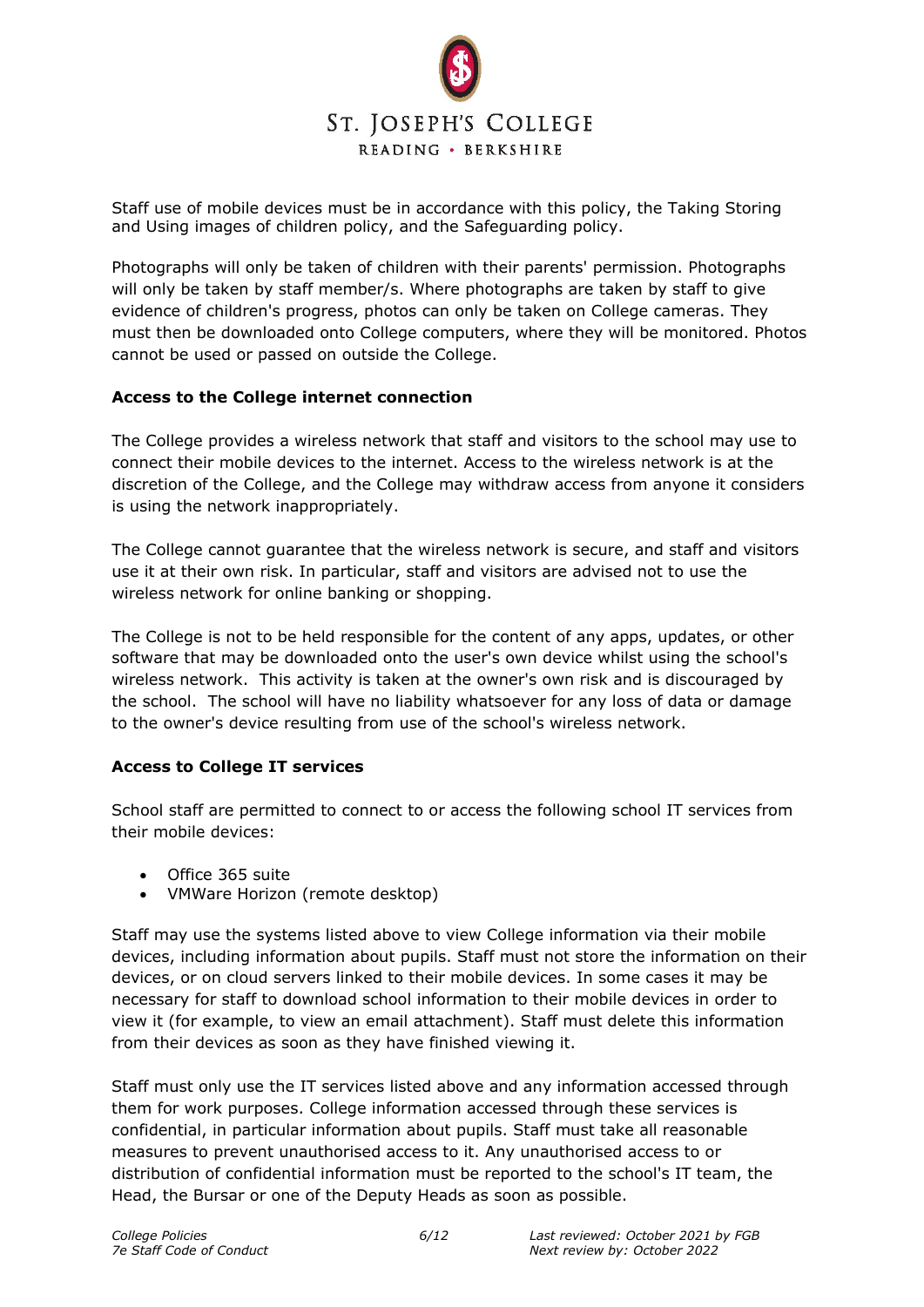

Staff must not send College information to their personal email accounts.

If in any doubt a device user must seek clarification and permission from the College IT Department before attempting to gain access to a system for the first time.

## **Electronic communication with pupils including the use of social media**

Staff must not give their personal mobile phone numbers or email addresses to pupils, nor must they communicate with them by text message or personal email. If they need to speak to a pupil by telephone, they must use one of the College telephones and email using the College system. The group leader on all trips and visits involving an overnight stay must take a College mobile phone with him/her and will ask the pupils for their mobile numbers before departure. The College mobile must be used for any contact with pupils that may be necessary. The group leader will delete any record of pupils' mobile phone numbers at the end of the trip or visit and must ensure that pupils delete any College mobile numbers that they may have acquired during the trip. Staff must be aware that it is not appropriate to use personal social media to communicate with pupils.

Staff must be aware that their role comes with particular responsibilities and they must adhere to the College strict approach to social media. Staff may be required to remove internet postings which are deemed to constitute a breach of the Social Media Policy. Failure to comply with such a request may result in disciplinary action.

Social media must not be used for purposes relating to the College business or the delivery of its curriculum to pupils unless the prior authority of the Head, the Bursar or one of the Deputy Heads has been obtained. Where the use of social media is authorised for such purposes the Social Media Policy must be followed.

Further information is provided in the Guidelines about Communications with Pupils and in the Social Media Policy in the Staff Handbook, which all staff must read.

### **Compliance with Data Protection Policy**

Staff compliance with this BYOD policy is an important part of the school's compliance with the General Data Protection Regulations (GDPR). Staff must apply this BYOD policy consistently with the school's Data Protection Policy.

### **Compliance, Sanctions and Disciplinary Matters for staff**

Non-compliance of the usage of mobile devices, phones and cameras exposes both staff and the College to risks. If there is a breach of the rules by staff that relates to the mobile device and camera usage, the College will take the appropriate action in line with the Disciplinary Procedure, which is located in the Staff Handbook.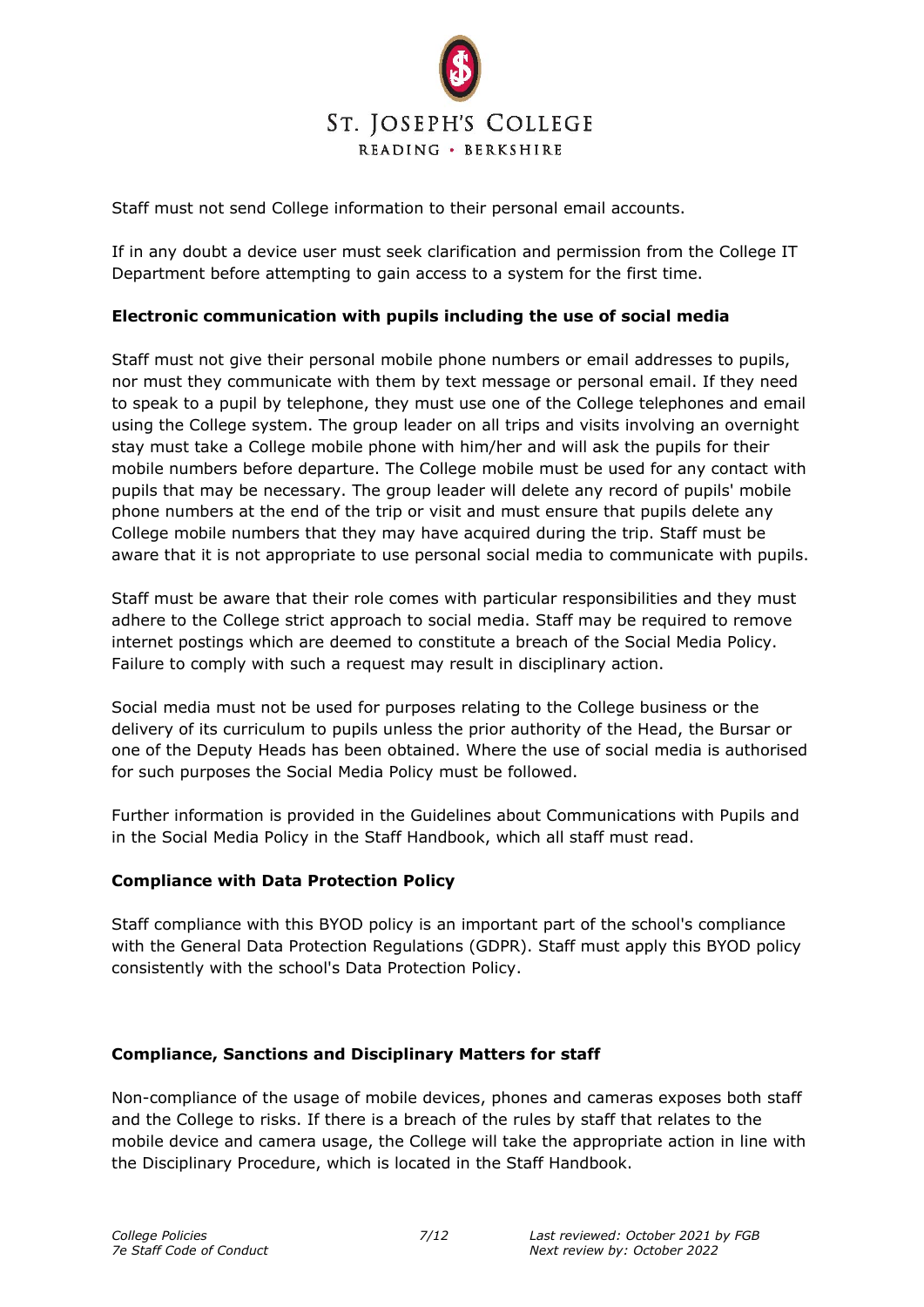

### **Transporting pupils**

It is inadvisable for a teacher to give a lift in a car to a pupil alone. Wherever possible and practicable it is advisable that transport is undertaken other than in private vehicles.

For pupils in Year 5 and below there must be at least one adult additional to the driver acting as an escort. If there are exceptional circumstances that make unaccompanied transportation of pupils unavoidable, the journey must be made known to a senior member of staff.

The exception to this will be the transport to and from the College operated by TK Travel or the late bus operated by the College when there will be no adult additional to the driver.

Further information is provided in the College Guidelines on the Carriage of Pupils in Private Vehicles by Staff, which all staff must read.

### **Action if a pupil is missing**

Please refer to the College Missing Child Policy, Supervision of Pupils Policy and the Uncollected Child Policy

A record is kept by the College of any instances in which a pupil is missing from school without satisfactory permission and documentation, including the action taken and the pupil's explanation.

### **Equal treatment**

We are committed to equal treatment for all pupils regardless of age, sex, race, ethnicity, linguistic background, religion, belief, SEN, disability, sexual orientation, gender reassignment, pregnancy and maternity, cultural or social background. We keep a record of discriminatory incidents.

We aim to create a friendly, caring and perceptive environment in which every individual is valued. We endeavour to contribute positively towards the growing autonomy, selfesteem and safety of each pupil. Our staff undertake regular consultation activities with our pupils e.g. through safety questionnaires, participation in anti-bullying week and speaking to children about their experiences at lunchtime and playtimes.

### **Bullying**

Bullying, harassment and victimisation and discrimination will not be tolerated. We treat all our pupils and their parents fairly and with consideration and we expect them to reciprocate towards each other, the staff and the College. Any kind of bullying including cyber bullying is unacceptable and the College keeps a record of any incidents.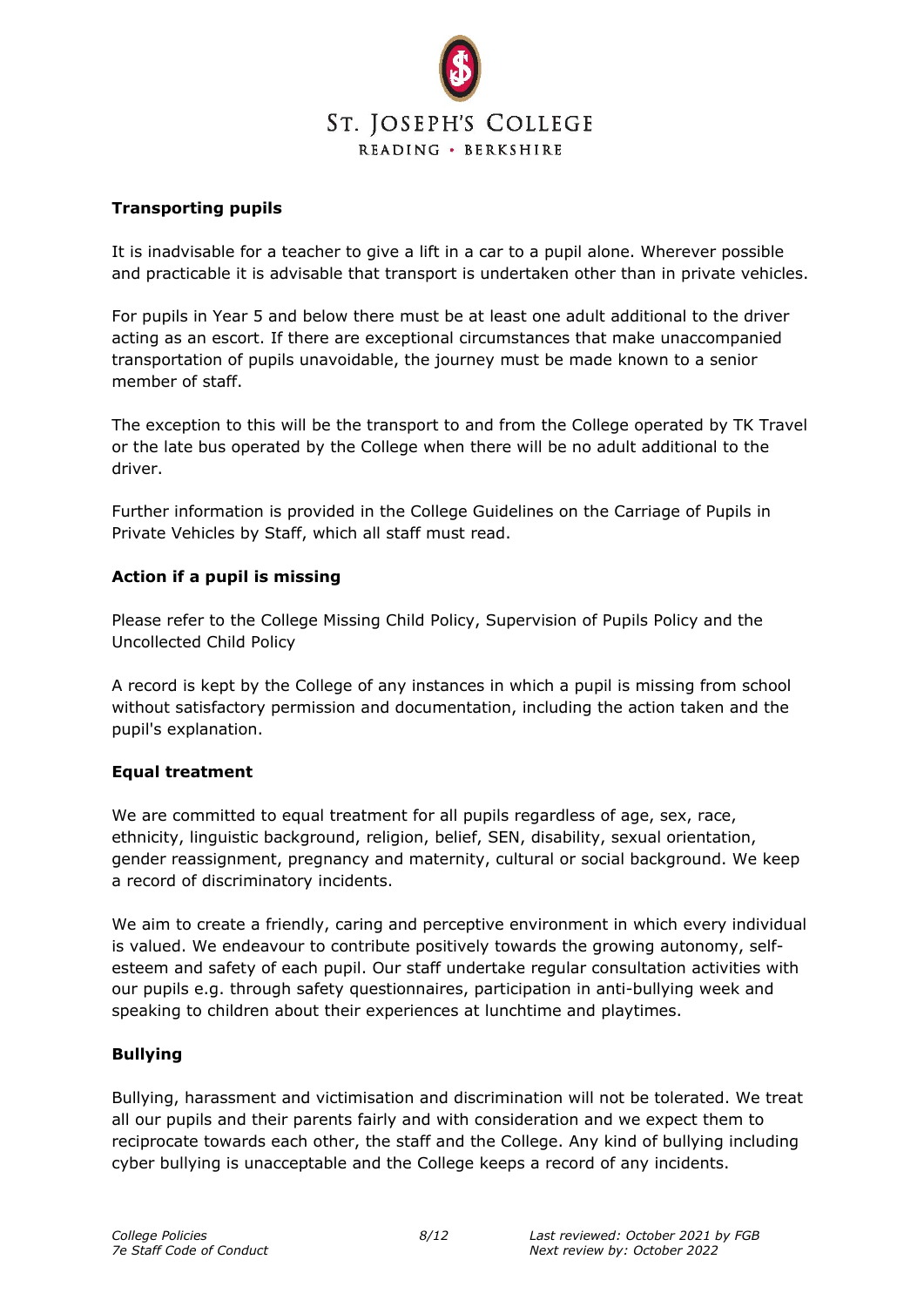

Further information is provided in the Anti-Bullying Policy, which all staff must read.

#### **Whistleblowing**

KCSIE states that if a teacher or member of staff has concerns about the behaviour of another member of staff towards a pupil, he or she must report it at once to the Head and to the DSL (or to the Chair of Governors where the concern relates to the Head or a governor). Any concern will be thoroughly investigated under the College whistle-blowing procedures. Such reporting will be without prejudice to the member of staff's position in the College. Where there are allegations of criminal activity, the LADO (or DO) will always be informed, and advice taken, before the College undertakes any investigation of its own. Wherever possible, and subject to the rights of the pupil, the member of staff will be informed of the outcome of the investigation. No one who reports a genuine concern in good faith needs to fear retribution. Under the Public Interest Disclosure Act the member of staff may be entitled to raise a concern directly with an external body where the circumstances justify it.

Further information is provided in the Whistleblowing Policy in the Staff Handbook, which all staff must read.

Staff who have concerns that are hard to articulate should refer to the Low-Level Concerns Policy to ensure that they have recorded these in an appropriate way.

### **Complaints**

Copies of the College complaints procedure are available on the College website or can be sent to any parent on request. Any complaint arising from the implementation of this policy will be considered under the College complaints procedure.

#### **Attendance and Timekeeping**

If you know if advance that you need to be absent for a day or more, then permission needs to be sought from the Head, the Bursar or one of the Deputy Heads.

If you are unexpectedly absent, for example due to illness, or going to be late for any reason, you must inform the Deputy Head (Academic), Deputy Head (Prep) or the HR Coordinator at the earliest opportunity.

#### **Smoking**

To promote a healthy and pleasant working environment and because of the fire risk, smoking (in any form, including the use of e-cigarettes) is not allowed anywhere on site.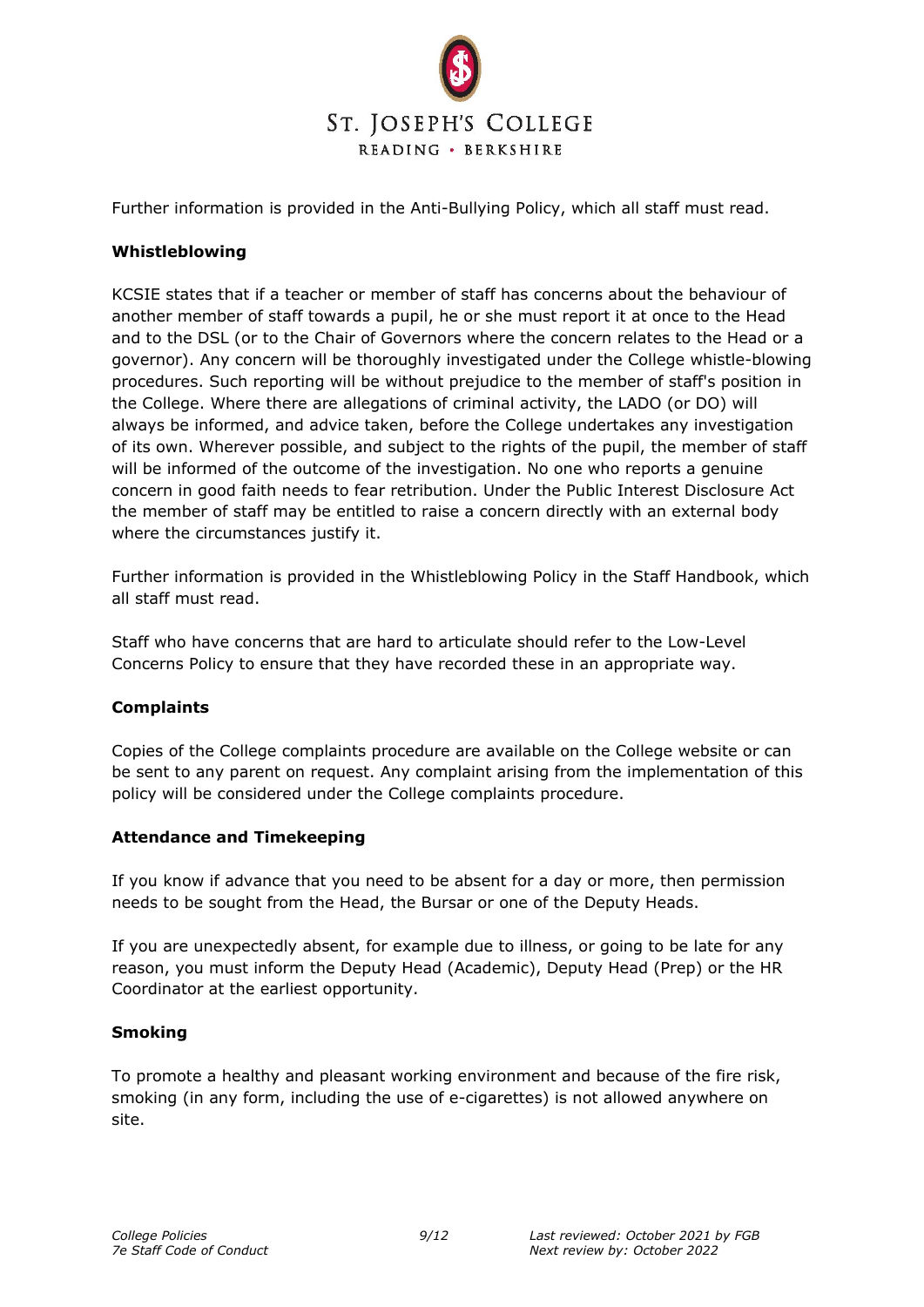

### **Alcohol**

Consumption of alcohol is not permitted on site save where at a College function or otherwise agreed when modest amounts of alcohol may be consumed. Employees conduct and performance must not be adversely impacted by alcohol when undertaking their duties.

# **Illegal Drugs**

Illegal drugs should not be brought on to or consumed on site for any reason. If a staff member has reason to confiscate illegal drugs they must be passed to the Head or College Deputies at the earliest convenience to ensure they are kept in a secure way. This is especially important if they become evidence for any further investigation into the matter by internal or external agents.

### **Security**

In the interests of security, staff must wear their identity card whilst in College except for staff issued with a College uniform. All staff must produce it on request. The College reserves the right to search the outer clothing, bags, lockers and vehicles etc. of employees whilst on site. The employee may have a colleague in attendance on such (rare) occasions.

### **Personal Appearance**

We regularly receive visits from parents, potential parents and others, and naturally wish to convey an impression of efficiency and organisation. Therefore whilst not wishing to impose unreasonable obligations on staff you are, nonetheless, required to look smart in appearance and act as a role model to the pupils. As a general rule of thumb staff should look at least as smart as the students they are teaching at all times.

The exception is teaching staff which have been provided with a College uniform. Any member of staff provided with a College uniform is expected to wear it on all occasions.

### **Mobility and Flexibility**

Due to the demands and nature of the College, employees should be prepared to transfer upon request within departments either temporarily or permanently, to undertake work of a different nature, providing it is reasonable and safe to do so and the employee is adequately trained.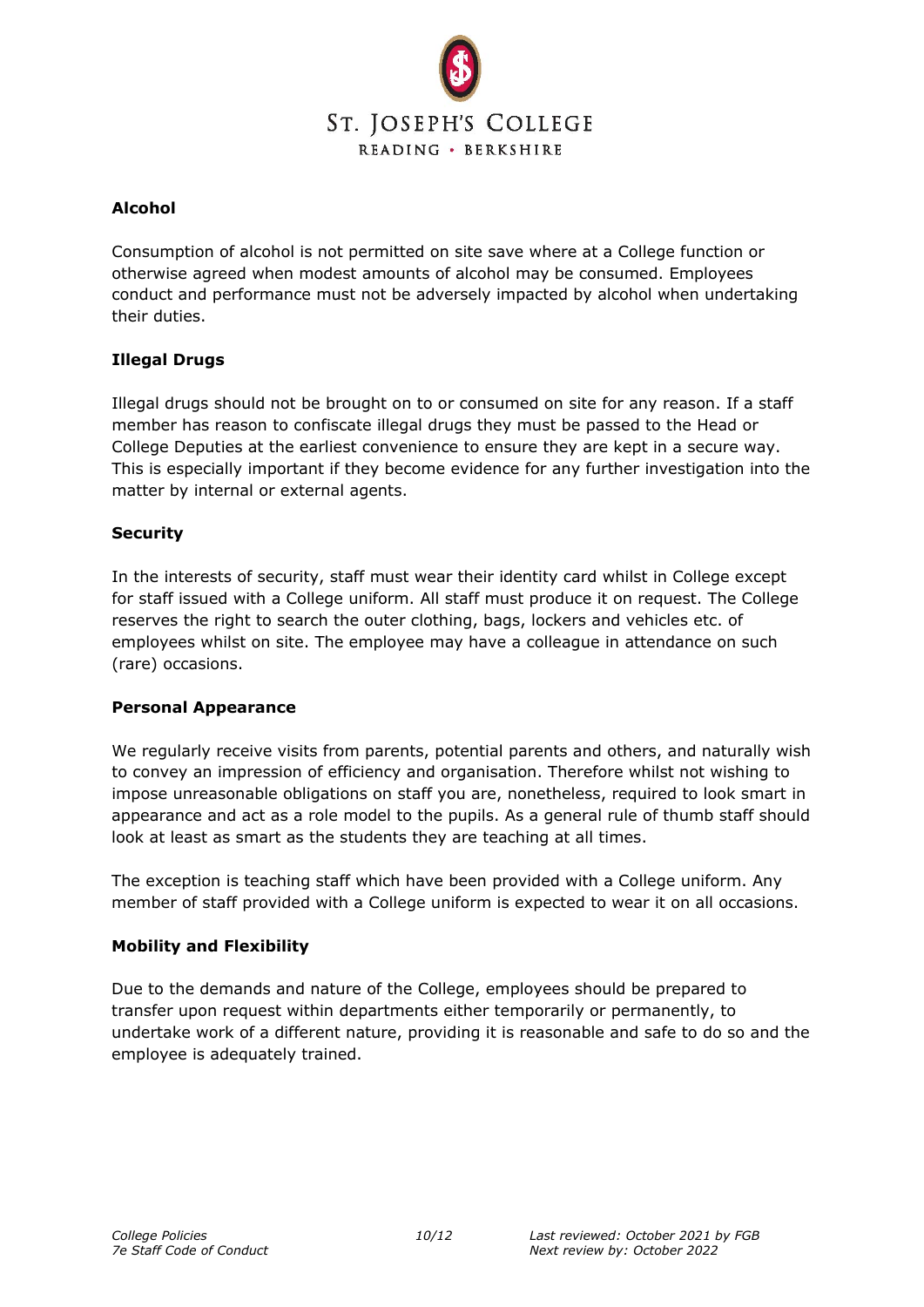

# **Appendix 1**

# **Guidelines on Physical Contact between Staff and Pupils**

These guidelines relate to all sections of St Joseph's College, including the Early Years Foundation Stage.

### **Introduction**

The quidelines seek to:

- provide a workable framework for healthy and constructive staff-pupil relations
- protect pupils from awkward and dangerous situations and from genuine exploitation
- shield members of staff from misunderstandings of their intentions and from allegations
- help define parameters of acceptability in staff-pupil interactions as a reference point in dealing with any complaints

### **Policy on physical contact between staff and pupils**

- There must be no physical contact between a member of staff and a pupil unless such contact is necessary for the proper professional discharge of that member of staff's specific responsibilities and/or general duty of care.
- If a member of staff has to use physical force with a pupil, the details of the circumstances must be brought to the immediate attention of the Head or one of their Deputy Heads.
- Corporal punishment will not be used or threatened

### **Definitions, circumstances, guidelines**

Out of context, it is impossible either to provide water-tight definitions of the key terms in the Policy or to catalogue all possible circumstances and responses (acceptable and unacceptable) to such circumstances.

Every member of staff must be aware of the potential difficulties of any physical contact with pupils and must avoid such contact whenever possible; equally, members of staff must be aware that there will arise from time to time, situations in which it would be improper or neglectful not to have appropriate physical contact with a pupil or pupils.

Staff may have cause to have physical contact with pupils for a variety of reasons:

- To comfort a pupil in distress (as long as this is age-appropriate)
- To gently direct a pupil (again, age appropriateness has to be considered)
- For curricular reasons (e.g. in physical activities such as PE, Drama, Art, Science, Design Technology, etc.)
- In an emergency to avert danger to all pupils